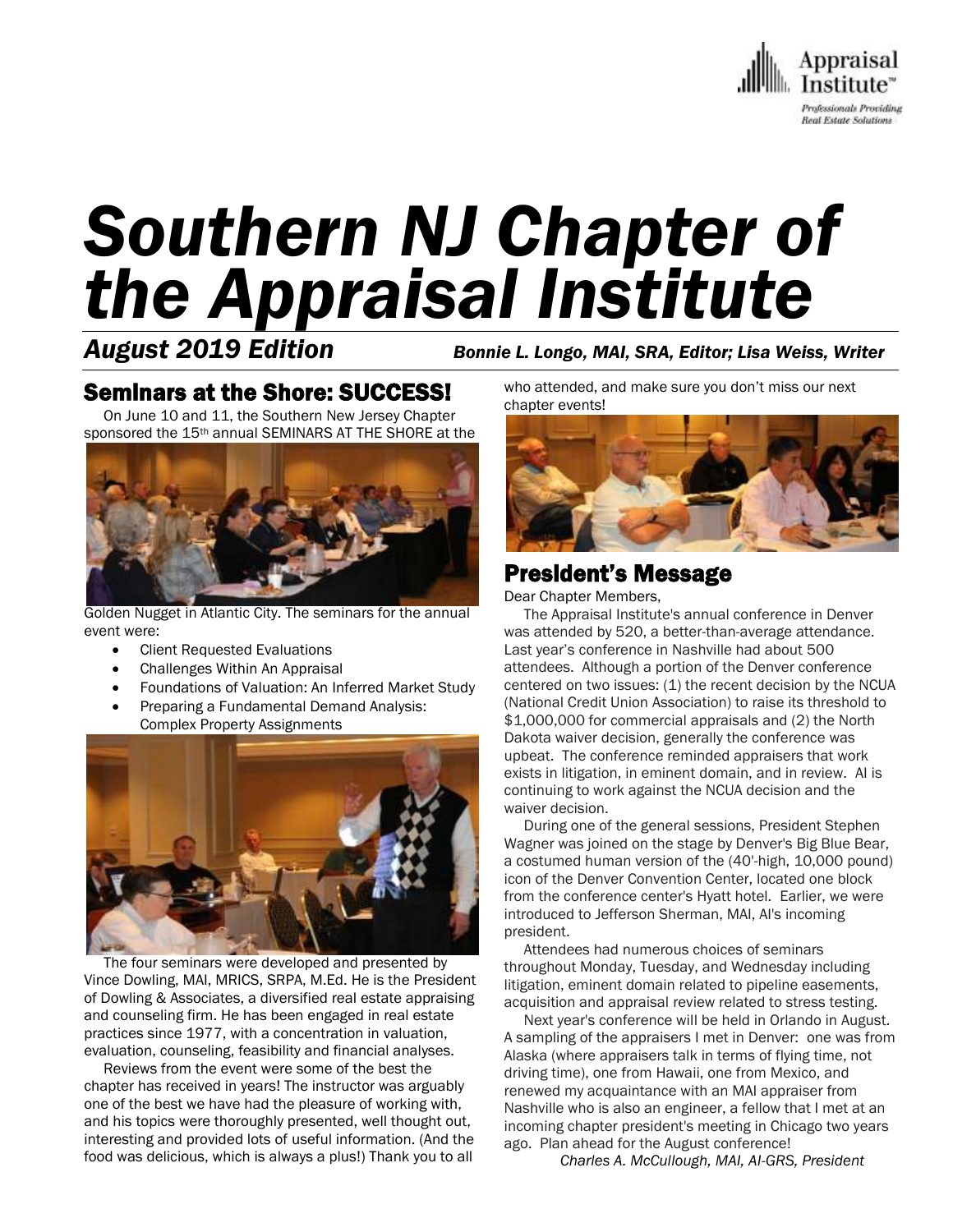

# Congratulations Lana Chiappetta, MAI, AI-GRS

 On June 5, Lana Chiappetta earned her AI-GRS designation. She was presented her certificate by SNJAI Vice-President Michael Descano, MAI, at Seminars at the Shore.



 Lana D. Chiappetta MAI, AI-GRS, MBA has worked as an appraiser specializing in commercial real estate in Southern New Jersey for over 16 years and founded Aspen Valuation Group LLC in 2006. She has valued a wide variety of properties including shopping centers, office buildings, hotels, apartment buildings, wetlands, industrial facilities, religious facilities, daycare facilities, self-storage facilities, land, subdivisions, agricultural properties and recreational facilities throughout the area.

 Lana holds a Bachelor of Science in Computer Science and a Master of Business Administration, both from Drexel University. In addition to being an MAI, she is also a licensed NJ Real Estate Salesperson.

 Lana has served the Southern New Jersey Chapter as a Secretary, Treasurer and President. In addition, she has served on the Regional Nominating Committee and as Vice Chair on the Appraisal Institute's National Leadership Development and Training Committee.

#### CONGRATULATIONS, LANA CHIAPPETTA, MAI, AI-GRS!



## Congratulations Cynthia Carpenter, MAI, AI-GRS

 Last Summer, Cynthia Carpenter earned her AI-GRS designation. She was presented her certificate by SNJAI Vice-President



Michael Descano, MAI, at Seminars at the Shore. Cindy has been active as a commercial appraiser in the New York, New Jersey and Pennsylvania area since 1990. She began her career as a fee appraiser with Anthony Graziano at Atlantic Coast in Toms River and later joined Krauser Welsh and Cirz in Morristown. Looking to utilize her Economics and Finance degree from Fairleigh Dickenson University, she joined First Fidelity Bank in 1993. Through mergers and acquisitions, her career has

included First Union Bank, Wachovia Bank, and now Wells Fargo. This year she celebrated her 25<sup>th</sup> anniversary with the bank.

 Cindy earned her MAI designation from the Appraisal Institute in 2000. She also served the Appraisal Institute as a demonstration report grader. Cindy holds licenses as a State Certified General Real Estate Appraiser in NY, NJ and Pennsylvania.

CONGRATULATIONS, CYNTHIA CARPENTER, MAI, AI-GRS!



#### Congratulations Taylor Santoro, MAI

 Effective June 19, Taylor Santoro earned his MAI designation.

Taylor A. Santoro, MAI has worked as an



appraiser specializing industrial real estate throughout New Jersey & Pennsylvania for over six years. He graduated from Wagner College with a double concentration in Finance and Management. He joined the Appraisal Institute when he began his appraisal career in 2013 with Integra Realty Resources working under Tony Graziano, MAI, and Hal Egeland, MAI. Now a Senior Appraiser at KPMG, LLP, Taylor specializes in ASC 805 purchase price allocations for various Fortune 500 Companies. He has also appraised various other specialized property types including timeshares, office buildings, apartment buildings, and mixed-use properties. CONGRATULATIONS TAYLOR SANTORO, MAI!

### A Note from the Nat'l Meeting *By Joshua D. Garretson, MAI, AI-GRS, AI-RRS*

 This year's Appraisal Institute Annual Conference in Denver was a great time. As in previous years, the chapter offered to pay the registration for a few members and this year I took advantage of this amazing offer!

 Denver is a great city and the event was a great opportunity to network with other appraisers and vendors. I saw some old friends and I even won a drawing for a laptop bag! The educational offerings consisted of great breakout sessions and you get to pick which topics you want to attend. The breakout sessions consisted of a variety of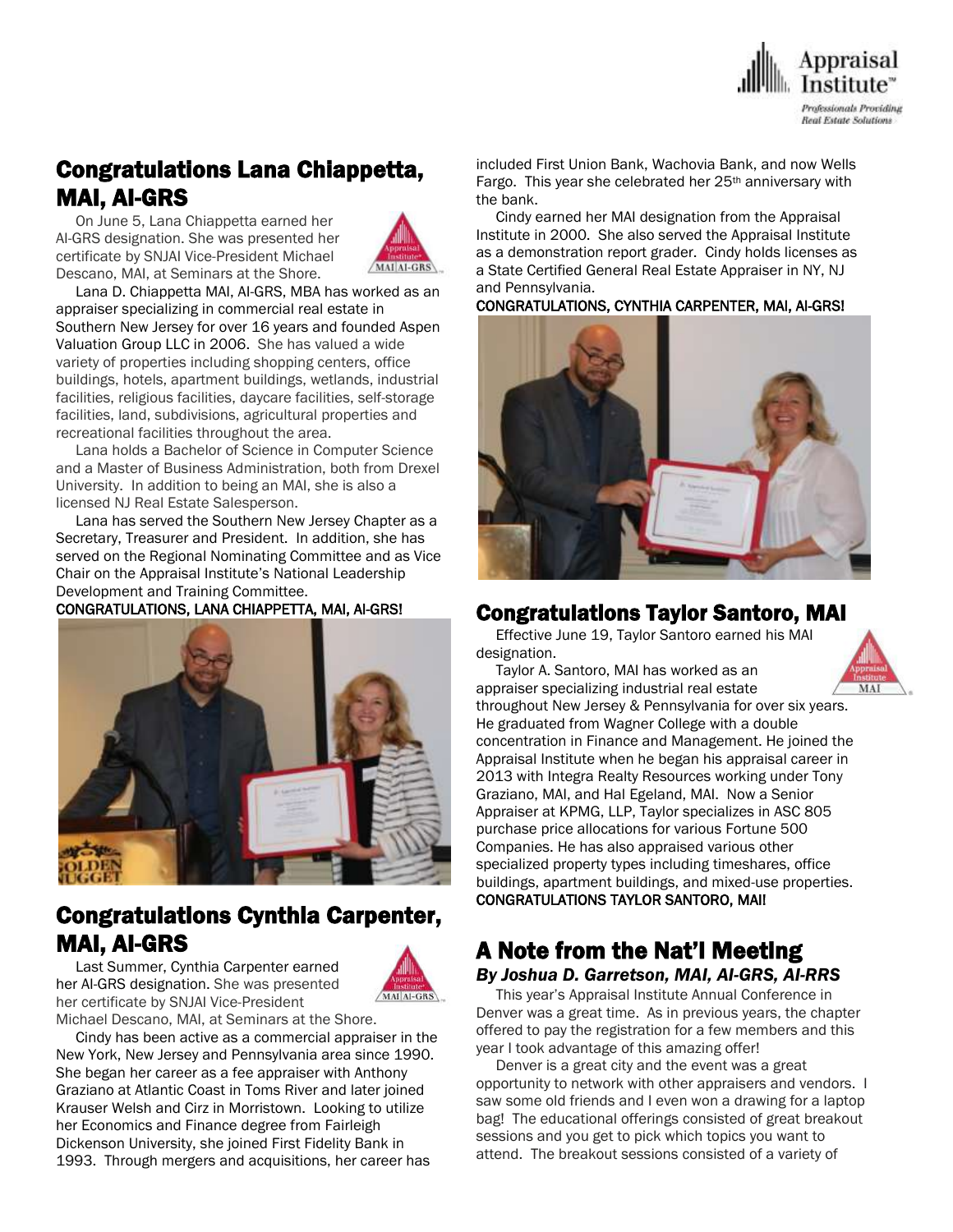

topics and deciding what to take was not easy. Being in Denver, there were also a presentation about Marijuana and its impact on Real Estate. One of the highlights for me was a presentation about Transferred Value, presented by Ted Whitmer. It was about the gap between cost and value the day a building is built and how the value can transfer to something that may not be real estate (such as to a person, to a community, or to an intangible asset, etc.). Ted is an excellent presenter and I'd highly recommend coming to see him for our September Symposium on September 19!

 Thanks again to the chapter for covering my registration and I hope to see some of you next year in Orlando!

> . . . . . . . . . . . . . . . . 2019 UPCOMING EVENTS

[www.myappraisalinstitute.org/education/southernNewJersey](http://www.myappraisalinstitute.org/education/southernNewJersey)

#### CONFIRMED 2019 DATES: Register now!

October 3: Solving Land Valuation Puzzles, NJ DOT (7 hrs) October 8: NJ Regs, Jimmy's American Grill, Bordentown Dec. 11: Topics for NJ: New Jersey Regs & Demographic/Economic Trends Affecting Real Estate Demand, NJ DOT (7 hrs) SAVE THE DATE: September 19 -- September Symposium! SAVE THE DATE: November 14 - Chapter Dinner Meeting & Seminar (2 CE hrs), Adelphia Restaurant

Note: We will be offering USPAP in December (Date TBD)

 If you have classes/seminars/speaks suggestions, please contact Lisa --- we want to offer what you need!

#### LDAC Summary *By Michael Descano, MAI*

 It was an honor and a privilege to participate for a second year at the Appraisal Institute's Leadership Development and Advisory Council (LDAC). This is the most rewarding event the Appraisal Institute offers and I strongly encourage our chapter leadership to participate in upcoming years, if possible. Over 100 Appraisal Institute chapter leaders and members from across the country, including Puerto Rico, Hawaii and Alaska, participated in the 2019 lobbying and round table discussions event in Washington DC.

 We visited Capitol Hill to discuss appraisal regulatory modernization and housing finance reform. There were four primary concerns this year:

1. State-by-state portability/layering effect

Appraisers often work in many states and are faced with increasing regulatory obligations, including state-by-state background checks for renewals, reciprocity licenses and temporary practice permits in many situations.

2. Federal regulations

Appraisers are regulated by the states, but they also face heavy federal oversight and continually evolving standards and qualifications.

3. Federal agency rules

The federal agencies have issued numerous rules since passage of the Dodd-Frank Act. Recent proposals of great concern include one to quadruple the non-residential appraisal threshold to \$1 million and one that would double the residential appraisal threshold by the federal banking agencies. If these proposals were to become rules, regulatory relief for banks would trump consumer protection and safety and soundness — and merit congressional oversight.

4. Uneven playing field

When appraisals are not required by federal law, many states allow valuation services to be provided by individuals who are not held to the same standard as appraisers. Rigid appraisal standards restrain appraisers from providing competing services for which they are the most qualified to perform.

We also participated in forums facilitated by discussion leaders on key issues including:

1. How do we set ourselves apart and message effectively to clients (the appraiser and the appraisal)? (Discussion Leader: Erik J. Hanson, MAI)

2. Increasing thresholds, alternative products, waivers: how can AI help appraisers adapt to the new environment and position our members to be at the front of the line? (Discussion leader: Lisa M. Meinczinger, SRA, AI-RRS)

3. Education: What is the best way to deliver it? How do we capture more? What are we doing well? What can we do better? (Discussion Leader: Robert L. Moorman, MAI, SRA, AI-GRS)

4. How can chapters maximize value to members? (Discussion Leader: Eric C. Schneider, MAI, SRA, AI-GRS)

 Again, I would like to thank the chapter for sponsoring me and I look forward to sharing the information I learned for the betterment of the chapter and our profession. I believe it is our duty and responsibility to take an active role regarding pending legislation that may impact the health and longevity of our profession. Lobbying at a state level as well as on Capitol Hill is necessary. Failure to do so can negativity impact our profession with potentially long lasting consequences.

 If you are interested in volunteering for a leadership role or to be involved with the Government Relations Committee, please feel free to contact me, Executive Director Lisa Weiss, or our Government Relations Chair Pam Brodowski, MAI.

Are you on Facebook? We now have a chapter page: "like" us: Southern NJ Chapter - Appraisal Institute

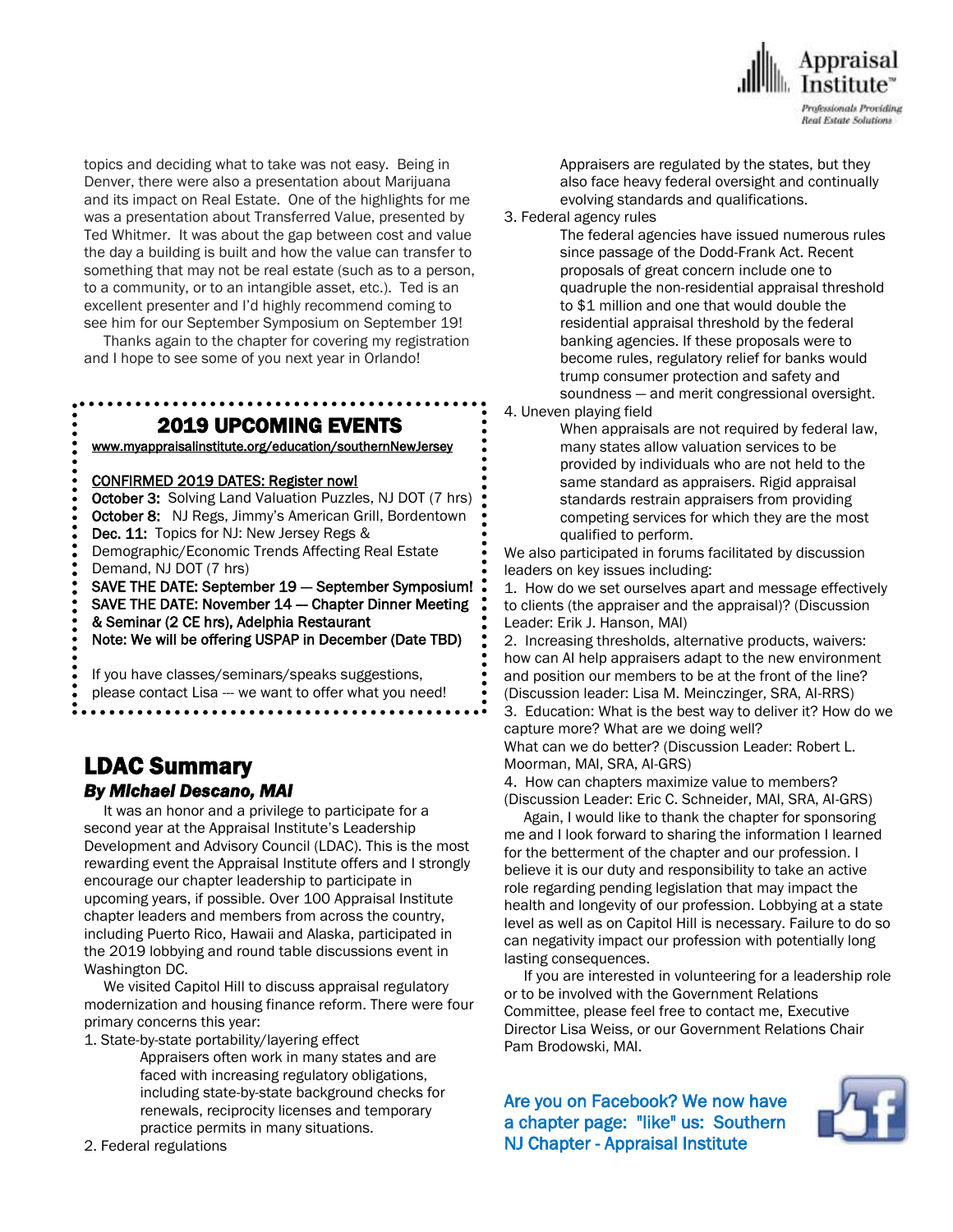

# Appraisal Institute Condemns NCUA's Action, Calls for Congressional Oversight

 On July 18, the Appraisal Institute vigorously condemned action by the National Credit Union Administration, calling the NCUA's decision to effectively reduce the number of appraisals required for commercial real estate loans irresponsible, radical and dangerous.

 "This is an outlandish scenario for anyone who cares about the safety and soundness of the nation's commercial real estate lending system, and it could recreate conditions that led to the financial crisis of the late 2000s," said Appraisal Institute President Stephen S. Wagner, MAI, SRA, AI-GRS. "The NCUA's ill-conceived, damaging decision shows overwhelmingly the need for immediate, rigorous congressional oversight."

 The NCUA Board of Directors today quadrupled – from \$250,000 to \$1 million – the appraisal threshold for nonresidential real estate loans. The appraisal threshold is the loan amount below which appraisals are not required. Increasing the threshold would drastically increase the number of nonresidential real estate loans that would not require an appraisal.

 "This decision – based entirely on providing regulatory relief – completely ignores the fact that the United States suffered through a financial crisis less than a decade ago," Wagner said. "If anything, current market conditions beg for heightened due diligence by regulated institutions — not a loosening of a fundamental risk management activity."

 The federal banking regulatory agencies – the Federal Deposit Insurance Corp., the Office of the Comptroller of the Currency, and the Federal Reserve Board – last year approved increasing the commercial appraisal threshold from \$250,000 to \$500,000. The NCUA's decision could create a regulatory arms race between the agencies and the NCUA.

 The NCUA – the agency with the least direct experience in overseeing business and commercial real estate lending – effectively could be driving the appraisal policies for the entire financial regulatory system. The bank regulatory agencies – despite already determining otherwise – will face pressure to establish a corresponding threshold level to the NCUA's level.

 Additionally, federal legislation signed into law last December links commercial appraisal threshold levels for two of the Small Business Administration's most popular loan programs to those established by the federal banking regulatory agencies.

 "The potential domino effect is chilling," Wagner said. "Everyone involved in this country's commercial real estate industry should be incensed at the NCUA's reckless decision, which potentially places the nation's economy at significant risk."

 The NCUA's action would significantly increase the number of credit union loans not requiring an appraisal – with the proportion exempted rising from 27% to 66%. Last year credit unions made \$67 billion in commercial loans in this country.

 "It's clear that the solution is not only increased congressional oversight, but also improvements to the appraisal regulatory structure," Wagner said. "The Appraisal Institute is working with members of Congress and their staffs to bring about meaningful change that will help prevent this type of outrageously heedless public policy making in the future."

## 2020 Election Results

The individuals elected to serve as chapter officers and directors in 2020 are as follows: President: Michael Descano, MAI Vice President: Joseph Heenan, MAI, SRA Treasurer: Mary Fox, MAI Secretary: Sherrie Lisa Galderisi, SRA Director through 2022: Maria Nucci Director through 2022: Joshua D. Garretson, MAI, AI-GRS, AI-RRS Director through 2020: Ryan Phillips Director through 2020: Kathleen Turley Director through 2021: Meghan Payne, MAI Director through 2021: Susan Roettger, MAI Past President: Charles A. McCullough, MAI, AI-GRS Thank you to those who participated in the election process and showing support of your chapter leadership!

# News From National …

**[Online Education:](http://www.mmsend50.com/ls.cfm?r=99596491&sid=8974475&m=957997&u=Appraise&s=http://www.appraisalinstitute.org/online)** Learn at your own pace anytime, anywhere. Top-notch Appraisal Institute courses and seminars come straight to your desktop with online education! Learn from any computer anywhere, whenever you have time. It's



easy, convenient and a great way to get the education you want. Check out the current course listing now: [http://www.appraisalinstitute.org/education/online-](http://www.appraisalinstitute.org/education/online-education-view_programs.aspx)

[education-view\\_programs.aspx](http://www.appraisalinstitute.org/education/online-education-view_programs.aspx) 

Uniform Standards of Professional Appraisal Practice (USPAP) USPAP class participants need to purchase & bring to class their own copies of this book from the Appraisal Foundation. We will NOT provide the USPAP document as part of the course materials; we only supply the student manual published by the Appraisal Institute.

#### Appraisal Institute Education and Relief Fund

The AI Education and Relief Foundation (AIERF) is here to help, but we need your assistance. Consider making a donation to AIERF which will assist your colleagues in need of emergency assistance as well as support those seeking assistance in completing their education to become a Designated member though our scholarship program. We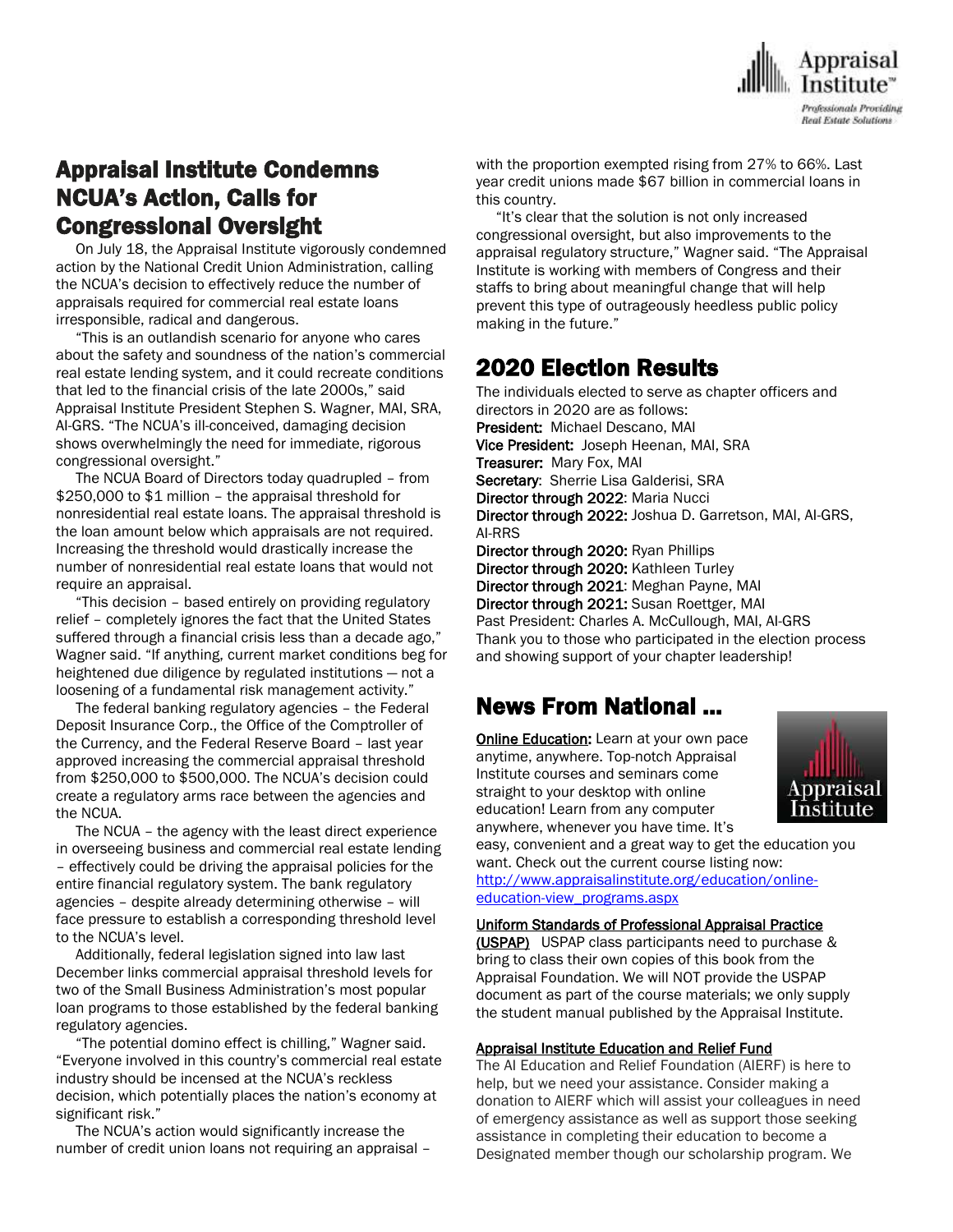

sincerely thank the many of you who have already donated through the **AIERF** [website](http://send.appraisalinstitute.org/link.cfm?r=TyxXOooBFM-9kcaVyjABIA~~&pe=0NW2OADxNU3EbUKtXAumJeUpqRzVXH1D8cRwShNQ-UbhS48QracrK31x-qbZb4yXa5zgrr2l4GW7bac7143aSg~~&t=QIew13Z0zbjQIaET-qgxTA~~) or by making a voluntary donation on your 2019 AI Invoice! If you or someone you know has been affected by natural disaster, medical emergency or other emergency that has occurred, apply today for financial assistance by clicking [here.](http://send.appraisalinstitute.org/link.cfm?r=TyxXOooBFM-9kcaVyjABIA~~&pe=VbUBYoFMnuJzhUrjk-o8vZPSVXCpTYNe26lfNuFxWBhKxDg23CxYeOqi7Txm-Wi-amng-zo24n1eN_5qljfqUg~~&t=QIew13Z0zbjQIaET-qgxTA~~) For more information on AIERF Scholarships[, click here.](http://send.appraisalinstitute.org/link.cfm?r=TyxXOooBFM-9kcaVyjABIA~~&pe=Hx6nUUZV6WqMrDEFqk3fbqFgGbsLqjMrNtunrYjElUG9Id-mmJo7ZCQN-DESuHRE0ecFjRJLsRGeLRsoZls26Q~~&t=QIew13Z0zbjQIaET-qgxTA~~) To make a donation please click the button below.

#### Donate Today

#### Practicing Affiliates - The Appraisal Institute Education and Relief Foundation is here to help!

The Appraisal Institute Education and Relief Foundation (AIERF) recently established a scholarship for Practicing Affiliates working towards state certification. You may be eligible for a scholarship that will cover the cost of a course:

 AIERF Practicing Affiliate Course [Scholarship](http://send.appraisalinstitute.org/link.cfm?r=TyxXOooBFM-9kcaVyjABIA~~&pe=sGUXbCbSphwcvlWMRtER6vc5yhAroqkIY0SI6zeJUcXZpPNP6KwGu_hYaDa2vX2ajiVIHM1Kk4YbFx_YA9vEwA~~&t=OTtM9cpyRerMBj7EobAoWw~~) (you must be logged in to apply). The scholarship will only pay for the cost of the course, the student is responsible for travel and any other fees.

Applications are due by September 15! The AI Education and Relief Foundation awards scholarships quarterly to worthy Practicing Affiliates. For more information on AI Education and Relief Foundation and scholarships available, visit our [website](http://send.appraisalinstitute.org/link.cfm?r=TyxXOooBFM-9kcaVyjABIA~~&pe=aXo4wG1hc32_s0VilR6IaI3S_uIzlB4l6S_61UCNGqxljA5i9Rr0YUn8PjAMPbRdfCRNTbphOKQlJe4k1D75GA~~&t=OTtM9cpyRerMBj7EobAoWw~~) now. Have a question, please email **[aierf@appraisalinstitute.org](mailto:aierf@appraisalinstitute.org)** or call 312-335-4133.

## NJ Appraiser Board: CE Requirements for Renewal

[http://www.njconsumeraffairs.gov/rea/Pages/CE-](http://www.njconsumeraffairs.gov/rea/Pages/CE-Requirements-for-Upcoming-2018-2019-Renewals.aspx)[Requirements-for-Upcoming-2018-2019-Renewals.aspx](http://www.njconsumeraffairs.gov/rea/Pages/CE-Requirements-for-Upcoming-2018-2019-Renewals.aspx)

 As a condition of renewal, licensees are required to obtain at least 28 credit hours of approved continuing education for each biennial renewal period subsequent to licensure/certification or 14 hours of continuing education if initially licensed or certified in the first six months of the second year. If initially licensed or certified during the last six months of the second year, no continuing education is required. If you are exempt from this requirement for this renewal period only, please answer "yes" to this question. Credits may not be carried over to another renewal period. You must retain documentation to verify all claimed CE credits for a period of not less than four years.

 As a condition of renewal, licensees must successfully complete the seven-hour National USPAP Update Course, or its equivalent, at a minimum of every two years. Equivalency shall be determined through the AQB Course Approval Program or by an alternate method established by the AQB. Do not send course documentation with this form.

 All licensed and certified real estate appraisers shall be required to complete a two hour course on New Jersey law and rules governing the practice of real estate appraising. The course at a minimum shall include: the origin and history of the Real Estate Appraisers Act, the Board composition, scope of practice, mixed practice conflicts of

interest, continuing education requirements and criteria, temporary visiting certificates, trainee and supervisor requirements, appraisal reporting and common deficiencies, and the complaint process.

## Comprehensive Exam Prep

Gary DeWeese, MAI, an instructor for the Appraisal Institute for more than 20 years, is offering his Comp Exam prep material for sale. The cost is \$300 for the Income, \$150 for the Sales, \$150 for the Cost/HBU and \$150 for the General module material. If you purchase the first 3 modules, the General module material is free. The material is based on multiple choice type problems with detailed solutions illustrated. The material is electronically delivered the same day as ordered. For more information about the material, to read student reviews, and learn how to order go towww.garydeweese.com or contact Gary directly at garydeweese@comcast.net or 925-216-8751. *The materials were developed by Gary DeWeese and are not sponsored or endorsed by the Appraisal Inst.*

## Appraisal Institute Urges Congress to Address Valuation Issues

 The president of the Appraisal Institute encouraged Congress to act on valuation topics during a June 20th hearing on Capitol Hill.

 Stephen S. Wagner, MAI, SRA, AI-GRS, told the House Financial Services Committee's Housing, Community Development and Insurance Subcommittee that the Appraisal Institute supports passage ofH.R. 2852, which would allow licensed appraisers to perform appraisals for Federal Housing Administration loans.

 "We support this bill because it addresses long-standing concerns about the implementation of pre-existing FHA appraisal requirements, which are unique and differ from those of the GSEs [Freddie Mac and Fannie Mae] and the conventional market," Wagner's written testimony said.

 Wagner also said the Appraisal Institute supports the intent of draft legislation to address fees established by the Appraisal Subcommittee. The discussion draft would authorize less burdensome formulas for appraisal management company registry fees.

 Wagner noted that the discussion draft includes a provision that the Appraisal Institute recommends and strongly supports – to require full disclosure of appraisal management companies' fees and appraisers' fees by separating them on the homebuyer's Closing Disclosure Form. "This provision would … increase consumer awareness around the appraisal process," his written testimony said.

 Wagner made other legislative recommendations during the hearing, titled "What's Your Home Worth? A Review of the Appraisal Industry." They included:

 Remove appraisal from the zero-tolerance bucket under the Truth in Lending Act's and Real Estate